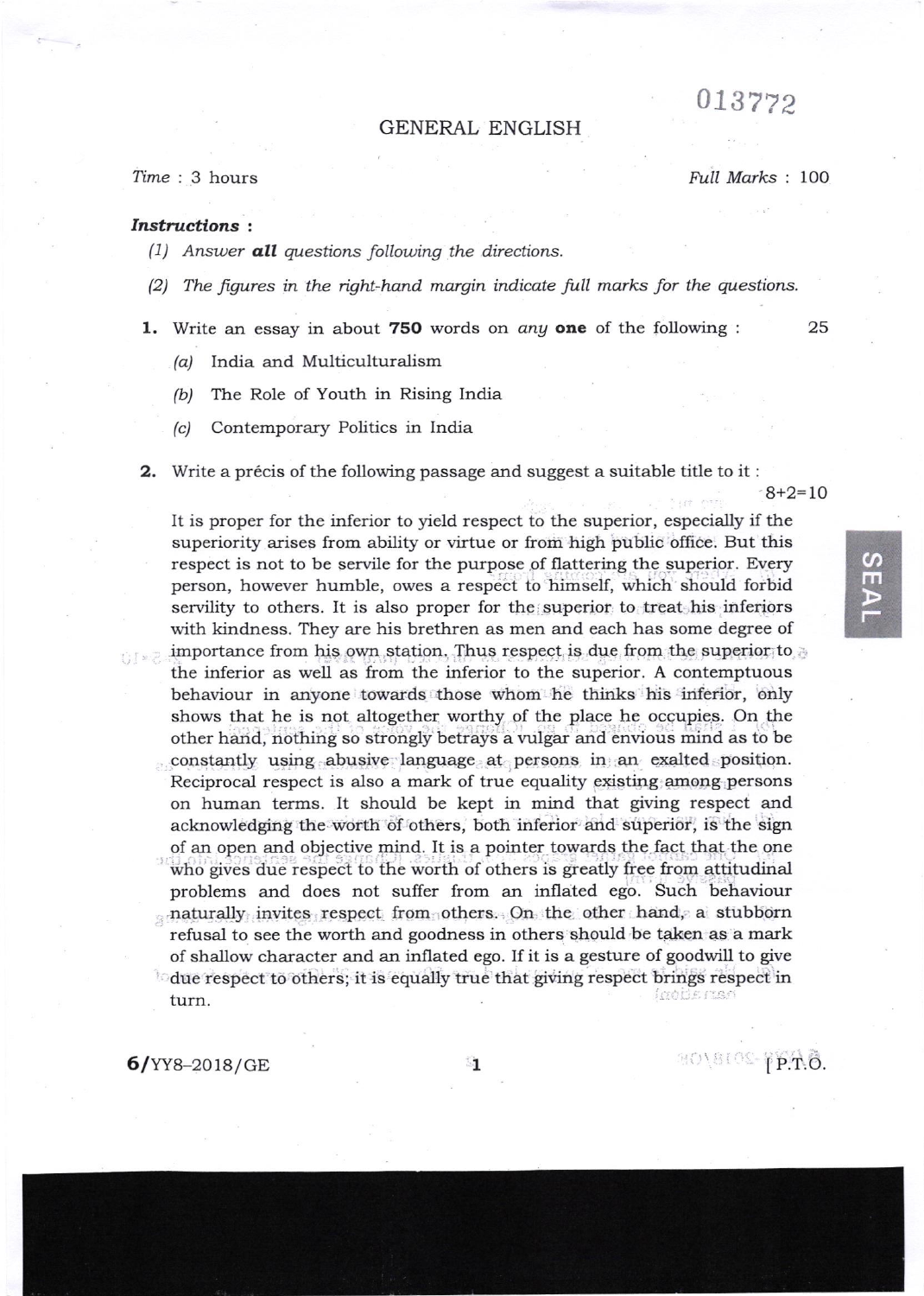- 7. Fill in the blanks with the correct form of verbs given in brackets (any five) :  $1 \times 5=5$ 
	- (a) We  $\frac{1}{\sqrt{1-\frac{1}{\sqrt{1-\frac{1}{\sqrt{1-\frac{1}{\sqrt{1-\frac{1}{\sqrt{1-\frac{1}{\sqrt{1-\frac{1}{\sqrt{1-\frac{1}{\sqrt{1-\frac{1}{\sqrt{1-\frac{1}{\sqrt{1-\frac{1}{\sqrt{1-\frac{1}{\sqrt{1-\frac{1}{\sqrt{1-\frac{1}{\sqrt{1-\frac{1}{\sqrt{1-\frac{1}{\sqrt{1-\frac{1}{\sqrt{1-\frac{1}{\sqrt{1-\frac{1}{\sqrt{1-\frac{1}{\sqrt{1-\frac{1}{\sqrt{1-\frac{1}{\sqrt{1-\frac{1}{\sqrt{1-\frac{1}{\$
	- (b) The boys \_\_\_\_\_\_ (play) in the garden when the tree fell.
	- (c) Will you please wait, he \_\_\_\_\_ (have) a bath now?
	- (d) Iron \_\_\_\_\_ (melt) at a high temperature.
	- (e) Once upon a time, a dog and a donkey  $\qquad$  (go) on a long journey.
	- $(f)$  The game  $\qquad$  (end) before we arrived.
- **8.** Fill in the blanks with appropriate prepositions (any five) :  $1 \times 5=5$

- (a) He is busy \_\_\_\_\_ his desk.
- (b) In compliance \_\_\_\_\_\_ your instruction, the work was done.
- $(c)$  I am not envious \_\_\_\_\_ his success.
- (d) The tiger emerged \_\_\_\_\_\_ the jungle.
- (e) She is entitled \_\_\_\_\_\_\_ a reward for honesty
- (f) The idea never occurred  $\_\_\_\_\$ me.
- (g) He was not suited  $\_\_$  the post.

**9.** Make meaningful sentences with *any* five of the following idioms :  $2 \times 5=10$ 

- (a) all at once
- (b) at a low ebb
- (c) once in a blue moon
- (d) gone to the dogs
- (e) let bygones be bygones
- $(f)$  steer clear of
- $(g)$  smell a rat

\*\*\*

**6/YY8-2018/GE 3** 1YY8-4417